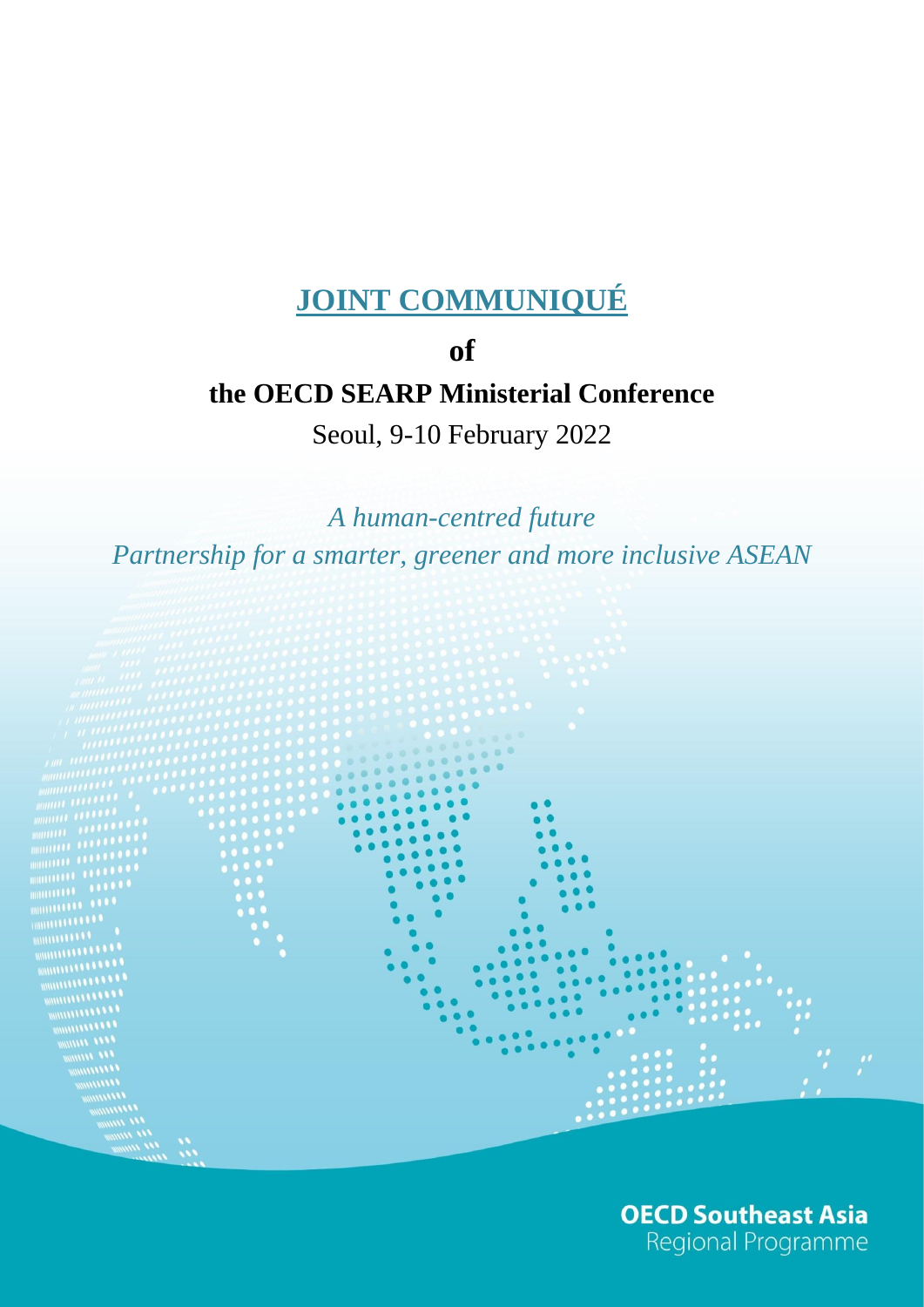We, Ministers and Representatives of Southeast Asia and OECD Member countries, gathered at the OECD Southeast Asia Regional Programme (OECD SEARP) Ministerial Conference held in Seoul, Korea on 9-10 February 2022, under the leadership of the Republic of Korea and the Kingdom of Thailand as Co-chairs of the Programme.

- 1. We thanked Korea and Thailand for their active engagement and leadership as the Co-chairs of the OECD SEARP since March 2018. We also expressed appreciation to the OECD Secretariat for its analytical and substantive support to Southeast Asian countries and ASEAN.
- 2. We acknowledged that since its establishment in 2014, the Programme has evolved into a visible platform among OECD and Southeast Asian countries for sharing standards, policies and good practices in priority areas of mutual interest. The Programme will continue to support ASEAN, encourage country-specific economic reforms and enhance alignment of OECD and Southeast Asian countries.
- 3. We highlighted that the OECD has reaffirmed Southeast Asia as a region of strategic priority. Southeast Asian partners have also expressed their wish to advance strategic co-operation with the OECD in support of ASEAN regional integration, namely in the Chair's statement of 2021 ASEAN Summit highlighting the benefits of enhanced collaboration in the areas of mutual interests through conclusion of an ASEAN-OECD Memorandum of Understanding (MoU).<sup>1</sup>
- 4. We commended the substantive achievements made under the leadership of the Co-chairs, Korea and Thailand, building upon the progress of the first phase of the Programme led by Japan and Indonesia. These are highlighted in the report *Key Achievements in the Second Phase of the OECD Southeast Asia Regional Programme* and *Activity Report of OECD Southeast Asia Regional Programme*. The Programme mainstreamed horizontal themes such as connectivity in 2019, post-pandemic recovery in 2020 and human capital development in 2021. This enabled the Programme to take a more focused and horizontal approach.
- 5. We applauded Co-chairs and experts of the 13 OECD SEARP work streams Investment, Sustainable Infrastructure, SMEs, Education and Skills, Tax, Good Regulatory Practices, Competition, Trade, Innovation, Gender, Tourism, Green Recovery and the Regional Economic Outlook – for their achievements during the second phase of the Programme. We also welcomed the Co-chair's initiative to start discussions on consolidating work streams under three pillars – Business Climate and Competitiveness, Good Governance and Transparency, and Inclusive Growth – in order to strengthen the effective implementation of the Programme.
- 6. We highlighted that the COVID-19 pandemic continues to have profound impact on the health, well-being and economic prosperity of our region as well as the world. We reaffirmed that economic recovery cannot be achieved without pandemic recovery. Recognising the role of extensive COVID-19 vaccines as a global public good, we underscore the need to accelerate efforts to fully vaccinate 70% of Southeast Asia's population by mid-2022. It is therefore imperative for OECD SEARP to facilitate and strengthen international co-operation on COVID-19 and to ensure equitable and timely access to safe,effective, quality-assured and affordable vaccines, diagnostics, therapeutics, and related goods and services by working to

**<sup>.</sup>** <sup>1</sup> [Chairman's Statement of the 38](https://asean.org/wp-content/uploads/2021/10/FINAL-Chairmans-Statement-of-the-38th-and-39th-ASEAN-Summits-26-Oct....pdf)<sup>th</sup> and 39<sup>th</sup> ASEAN Summits, 26 October 2021.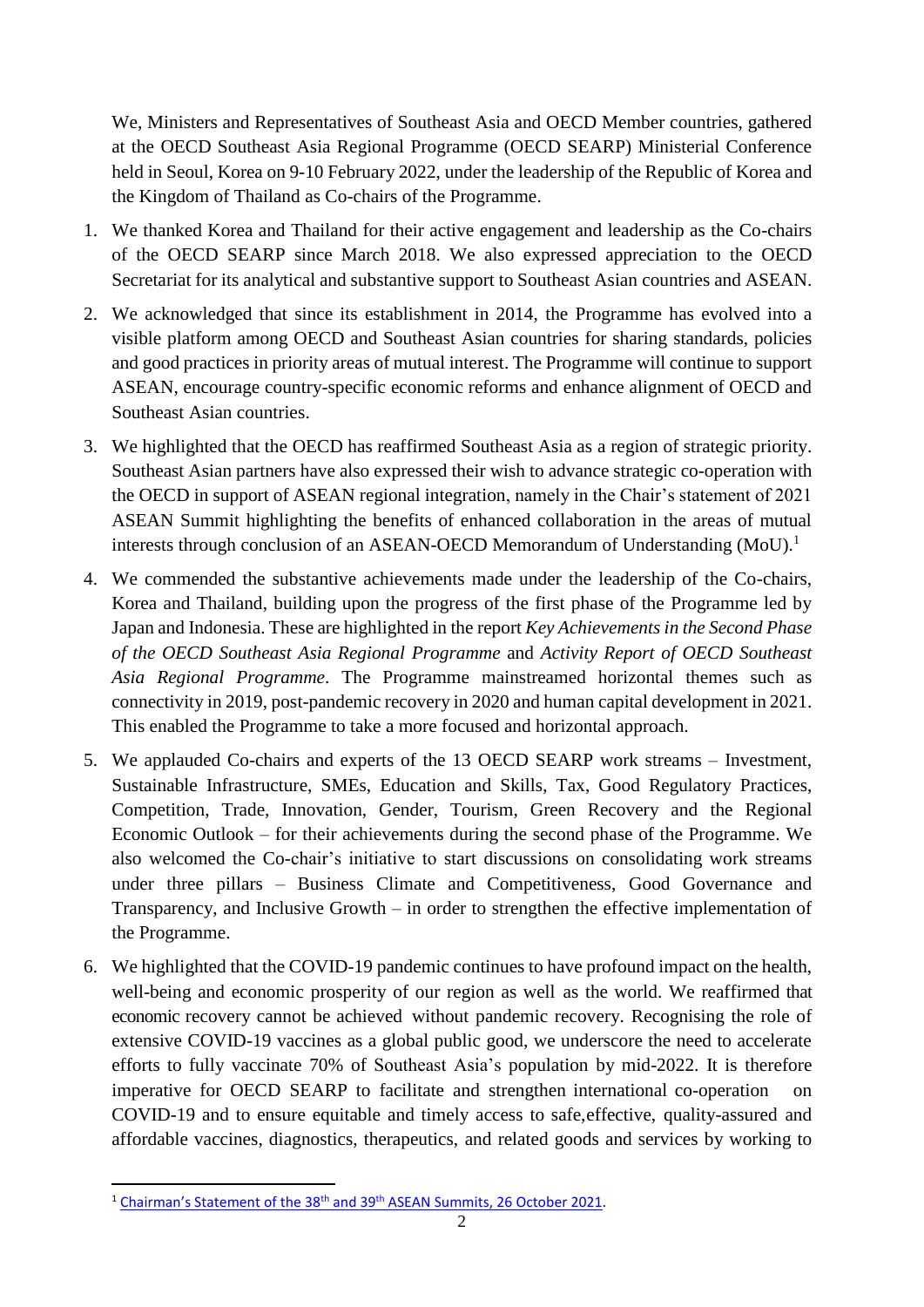facilitate the flow of these goods and services and minimise disruptions to the global supply chains.

- 7. We recognised that prior to the COVID-19 pandemic, Southeast Asia had achieved remarkable progress in raising income, reducing poverty and advancing economic growth. Its geographic location, vast natural resources, rapidly diversifying economies, expanding middle class and a young, educated, skilled and dynamic population offer the region vast opportunities for socioeconomic development.
- 8. We noted that, despite such progress, the COVID-19 pandemic has increased the social divide and has affected the ways people live, work and interact. It has deepened inequalities, accelerated digital transformation, underscored the importance of environmental resilience for effective crisis management, and highlighted unequal vaccine access. In this respect, the ASEAN Comprehensive Recovery Framework (ACRF) and its implementation plan serve as a crucial roadmap for facilitating a fast and sustainable recovery in the region, based on its five broad strategies. We also noted that enhanced development co-operation among SEARP and OECD countries can support a sustainable COVID-19 recovery in synergy with the ACRF.
- 9. We recognised that trade and investment liberalisation are at the heart of an inclusive economic recovery. Open markets, underpinned by a rules-based multilateral trading system, will facilitate strong and resilient post-COVID-19 economic growth. Strengthening supply chain efficiency, co-ordination, robustness, resilience and security is needed in order to restore the trade and investment links that have been disrupted by the pandemic. We will continue to address trade distortions, enhance openness to investors, promote free and fair trade competition as well as competitive and contestable markets, boost trade in services, and strengthen the integration of MSMEs into global value chains. We reaffirm ASEAN and OECD's shared commitment to build a more sustainable and resilient future which promotes economic growth and leaves no one behind.
- 10. We also recognised that the COVID-19 pandemic has a disproportionate impact on the most vulnerable groups including women, youth, persons with disabilities, the elderly, migrant workers among others. We noted the importance of promoting the welfare of vulnerable groups in policy making. We underlined that it is imperative to ensure gender equality, in particular by facilitating women's empowerment, practicing gender mainstreaming and addressing violence against women.
- 11. Under the theme "A human-centred future: Partnership for a smarter, greener and more inclusive ASEAN", we discussed challenges and opportunities in achieving resilient, sustainable and inclusive recovery in Southeast Asia, with a focus on harnessing digital transformation and addressing environmental challenges.

*Building a smarter ASEAN for an inclusive future*

12. We noted that COVID-19 has accelerated the transition to the digital economy, embracing 4IR technologies such as artificial intelligence, big data analytics, 5G networks, block chains and the Internet of Things. This has prompted the development of relevant institutional frameworks to foster better understanding of the rapid digital transformation.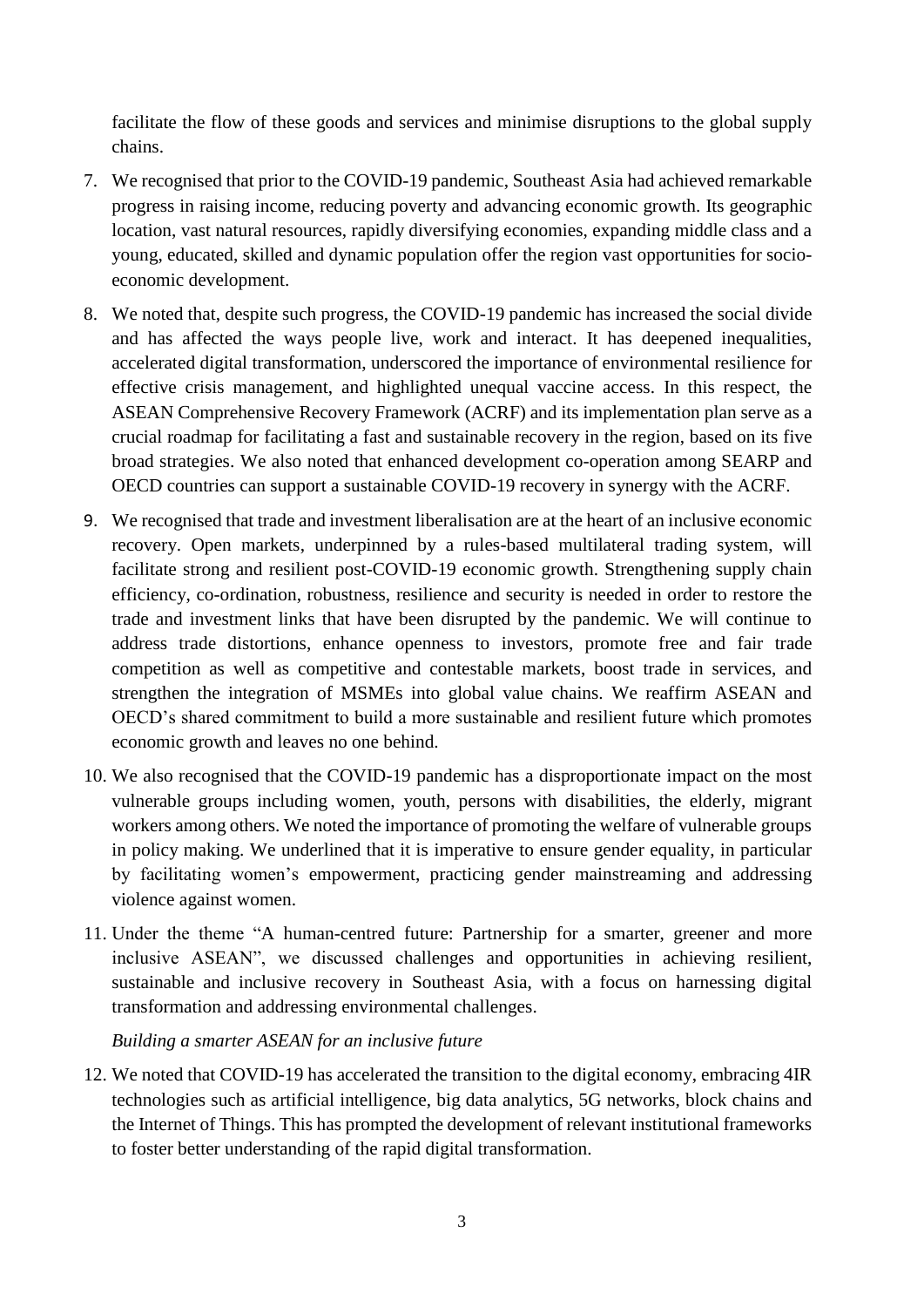- 13. We reaffirmed that it is critical to enhance the quality and coverage of digital infrastructure, deliver services to connect businesses and cross-border trade, equip people with appropriate digital skills, and support them in using these skills effectively in workplaces and society in order to bridge the existing digital divide among people, regions and businesses for a more inclusive future.
- 14. We recognised the OECD's efforts to harness digital transformation in the [OECD Going](https://www.oecd.org/digital/going-digital-project/)  [Digital project](https://www.oecd.org/digital/going-digital-project/) and the OECD [AI Policy Observatory.](https://oecd.ai/) ASEAN has also launched the ASEAN Digital Masterplan (ADM) 2025 with the objective of turning ASEAN into a leading digital community and economic bloc, powered by secure and transformative digital services, technologies and ecosystem. We further noted the ACRF and its implementation plan identifying the acceleration of inclusive digital transformation as an integral part of its recovery strategy, whose implementation SEARP is working to support.
- 15. We also noted the OECD's effort through AI principles and Data Free Flow with Trust (DFFT) in realising an inclusive digital trust, which is essential to fully harness the digital economy while addressing continuously the challenges, related to privacy, data protection, intellectual property rights and security. We welcome positive steps towards SEA digital certification systems involving the ASEAN Framework on Digital Data Governance and the APEC Cross Border Privacy Rules. We support efforts to share information, cooperate and identify synergies, as we develop policies, plans and programmes that support new technologies and their ecosystems
- 16. Taking into account the importance of the digital transformation, we called for OECD SEARP to deepen its collaboration with Southeast Asia. It should support the region's adaptation through the exchange of good practices, standards and policies in the areas of skills development, regulatory practices, smart cities development, finance, trade and investment, consumer protection and empowerment in e-commerce, taxation, SMEs, competition, tourism and digital governance.
- 17. We reaffirmed that human resources development is a key to achieving inclusive and sustainable recovery. We placed special emphasis on education and skills policies, which contribute to strengthening 'Human Security' as one of the broad strategies in the ACRF. In this regard, we recognised the importance of policies to promote greater access to quality education and training for all members of the society.
- 18. We emphasised the importance of coherent policies on responsible business conduct in Southeast Asia, in particular, to enable sustainable investment and resilient supply chains. We appreciate the concrete steps taken by governments in the region so far and we welcome their increasing efforts and continued collaboration with the OECD in this area in line with the strategy set out in the ACRF.

#### *Ensuring a green recovery towards a more resilient ASEAN*

19. We noted that the COVID-19 pandemic has further emphasised the interrelationship between environmental risks and human well-being, including the challenges brought about by climate change, air and water pollution, biodiversity loss, and more.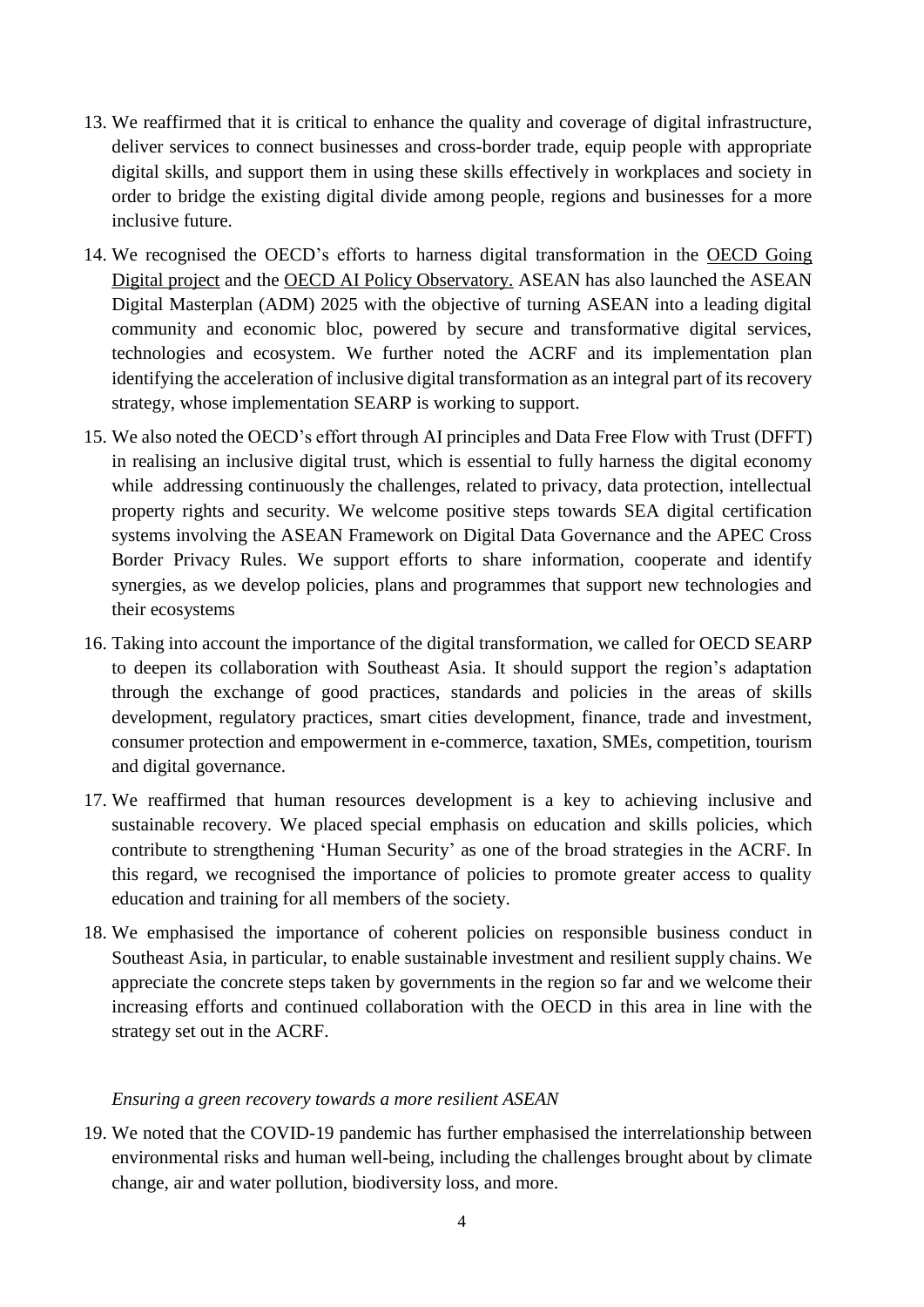- 20. We also noted that it is essential to adopt a whole-of-society approach to designing and implementing measures that significantly reduce greenhouse gas emissions in the transition to a net-zero future, including the promotion of clean energy technologies. We further noted that it is crucial to facilitate a just and inclusive transition to low-carbon societies without compromising the competitiveness of the economies at the expense of the most vulnerable, in order to shape a more resilient Southeast Asia.
- 21. We noted that the OECD is actively supporting Southeast Asian countries in developing more resilient economies and achieving net-zero greenhouse gas emissions including in critical industries by or around mid-century, taking into account different national circumstances and in line with the Paris Agreement and the United Nations Framework Convention on Climate Change. In this regard, we called on the OECD Members of the SEARP to further intensify efforts in providing financial, technological, and capacity support to ASEAN in fighting climate change in a co-ordinated, strategic and long-term sustainable manner.
- 22. We also recognised that the ASEAN Socio-Cultural Community Blueprint 2025 highlights the significance of finding solutions to adapt to and to mitigate climate change, noting the region's vulnerability to natural and human-induced disasters. We further noted that the ACRF renews ASEAN's commitment to achieving resilient, sustainable and inclusive recovery by facilitating transition to a green and circular economy and sustainable energy; building green and resilient infrastructure; promoting development and diffusion of environmentally sound technologies; fostering climate-resilient and sustainable agriculture; establishing and promoting sustainable and responsible investment mechanisms; promoting green and sustainable financing; advancing sustainable and green tourism; strengthening disaster management; and developing relevant skills for the transition to a low-carbon society, among others.
- 23. We reaffirmed the significance of quality infrastructure investment, consistent with internationally shared standards and principles such as openness, transparency, economic efficiency in view of life-cycle cost and debt sustainability, in order to achieve resilient, inclusive and sustainable development in Southeast Asia.
- 24. We highlighted the importance of a co-ordinated and multilateral approach in order to tackle the aforementioned environmental challenges and commended the addition of green recovery as a new work stream of the OECD SEARP.
- 25. Recognising that environmental challenges span across all work streams, we called for the OECD SEARP to further strengthen co-operation with ASEAN's efforts to build a more sustainable and resilient future, by considering green recovery aspects across the Programme where relevant.
- 26. Acknowledging the potential of innovation and the digital transformation as key enablers for the green transition and for reaching climate objectives, we also underscored the importance of further dialogue and exchange of information and expertise on technology solutions in the OECD SEARP to help policy makers tackle the twin green and digital transitions.

#### *Way forward*

27. We reaffirmed that the OECD SEARP has contributed to strengthening regional integration and supporting domestic reform priorities in Southeast Asia, as well as bringing the OECD and